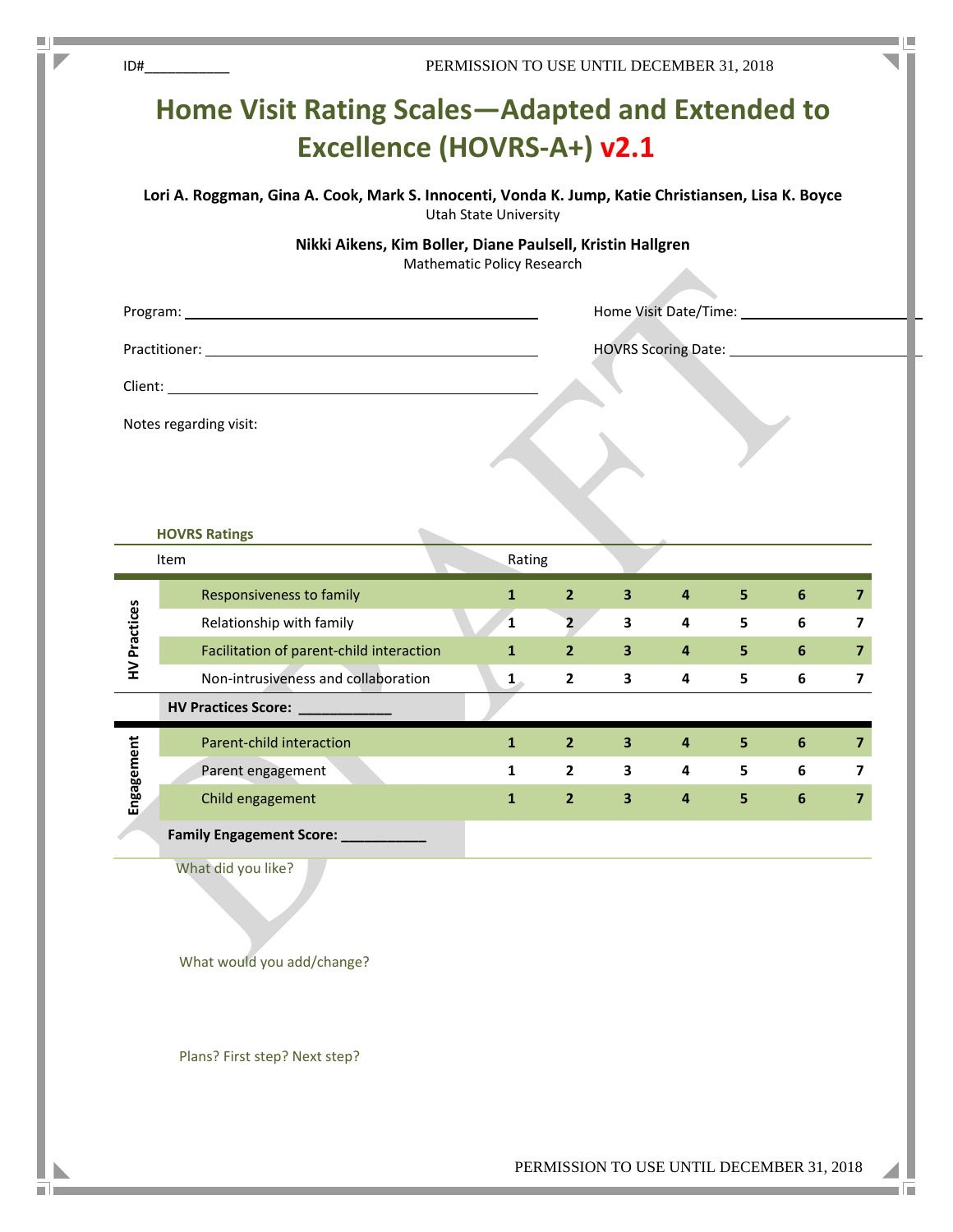$ID#$ 

# **Home Visit Rating Scales—Adapted and Extended to Excellence (HOVRS‐A+) v2.1**

Lori A. Roggman, Gina A. Cook, Mark S. Innocenti, Vonda K. Jump, Katie Christiansen, Lisa K. Boyce, Utah State University Nikki Aikens, Kim Boller, Diane Paulsell, & Kristin Hallgren, Mathematica Policy Research

|                                                                                                                                                                                                                                                                                                                                                                                                                                                                                                                                                                                                                                                      |                |                |             |              | <b>RESPONSIVENESS TO FAMILY:</b> Plans with parent input, identifies family strengths to support child                                                                                                                                                                                                                                                                                                                                                                                                                     |                 |
|------------------------------------------------------------------------------------------------------------------------------------------------------------------------------------------------------------------------------------------------------------------------------------------------------------------------------------------------------------------------------------------------------------------------------------------------------------------------------------------------------------------------------------------------------------------------------------------------------------------------------------------------------|----------------|----------------|-------------|--------------|----------------------------------------------------------------------------------------------------------------------------------------------------------------------------------------------------------------------------------------------------------------------------------------------------------------------------------------------------------------------------------------------------------------------------------------------------------------------------------------------------------------------------|-----------------|
|                                                                                                                                                                                                                                                                                                                                                                                                                                                                                                                                                                                                                                                      |                |                | development |              |                                                                                                                                                                                                                                                                                                                                                                                                                                                                                                                            |                 |
| Overall:<br>$\mathbf 1$                                                                                                                                                                                                                                                                                                                                                                                                                                                                                                                                                                                                                              | $\overline{2}$ | 3              | 4           | 5            | 6                                                                                                                                                                                                                                                                                                                                                                                                                                                                                                                          | $\overline{7}$  |
| 1. To plan activities and topics of this or a future home visit with the parent, the home visitor<br>1 = shows no evidence of planning for this home visit or future home visits.<br>3 = shows evidence of planning but no evidence of parent input.<br>5 = shows evidence of planning with parent input.<br>(1) Needs training<br>2. To prepare for the home visit using parent-selected activities, the home visitor                                                                                                                                                                                                                               |                | - (3) Adequate |             | - (5) Good   | 7 = shows evidence of planning with parent input and evidence of parent deciding activity, materials, or who provides them.                                                                                                                                                                                                                                                                                                                                                                                                | - (7) Excellent |
| $1 =$ does not appear prepared for the visit.                                                                                                                                                                                                                                                                                                                                                                                                                                                                                                                                                                                                        |                |                |             |              |                                                                                                                                                                                                                                                                                                                                                                                                                                                                                                                            |                 |
| $3 =$ is prepared for activities of the home visit.                                                                                                                                                                                                                                                                                                                                                                                                                                                                                                                                                                                                  |                |                |             |              |                                                                                                                                                                                                                                                                                                                                                                                                                                                                                                                            |                 |
| 5 = is prepared for activities that were selected by parents.                                                                                                                                                                                                                                                                                                                                                                                                                                                                                                                                                                                        |                |                |             |              |                                                                                                                                                                                                                                                                                                                                                                                                                                                                                                                            |                 |
| 7 = emphasizes parent-selected activities and organizes home visit around them.                                                                                                                                                                                                                                                                                                                                                                                                                                                                                                                                                                      |                |                |             |              |                                                                                                                                                                                                                                                                                                                                                                                                                                                                                                                            |                 |
| - (1) Needs training                                                                                                                                                                                                                                                                                                                                                                                                                                                                                                                                                                                                                                 |                | - (3) Adequate |             | - (5) Good   |                                                                                                                                                                                                                                                                                                                                                                                                                                                                                                                            | - (7) Excellent |
| 3. To get information about the family's strengths and child's development, the home visitor<br>1 = rarely asks questions to get information about family's strengths or child's development.<br>3 = occasionally gets more information by asking open-ended or follow-up questions.<br>5 = frequently gets more information by asking open-ended or follow-up questions.<br>(1) Needs training<br>$1$ = rarely observes parent or child strengths.<br>3 = observes parent or child strengths but rarely gives feedback about what the parent and-child are doing.<br>related activities to support the child's development.<br>child's development. |                | - (3) Adequate |             | - (5) Good   | 7 = gets information from open-ended or follow-up questions and uses the information to increase effectiveness of home visit.<br>4. To provide feedback to the parent on family strengths for supporting child development, the home visitor<br>5 = observes parent or child strengths and occasionally gives feedback by making comments, providing information, or suggesting<br>7 = observes, frequently gives feedback about strengths, and describes observations of parent-child interactions or observations of the | - (7) Excellent |
| (1) Needs training                                                                                                                                                                                                                                                                                                                                                                                                                                                                                                                                                                                                                                   |                | - (3) Adequate |             | - (5) Good   |                                                                                                                                                                                                                                                                                                                                                                                                                                                                                                                            | - (7) Excellent |
| 5. To adapt activities to the family's interests and needs, the home visitor<br>1 = persists with or changes activity in a way that does not meet parent's or child's interests or needs.<br>3 = occasionally follows parent's and child's lead in activities.<br>7 = follows the parent's and child's lead in activities, and acknowledges these interests or needs.                                                                                                                                                                                                                                                                                |                |                |             |              | 5 = frequently follows the parent's and child's lead in activities by changing pace or activities to meet family interests or needs.                                                                                                                                                                                                                                                                                                                                                                                       |                 |
| (1) Needs training                                                                                                                                                                                                                                                                                                                                                                                                                                                                                                                                                                                                                                   |                | - (3) Adequate |             | $-$ (5) Good |                                                                                                                                                                                                                                                                                                                                                                                                                                                                                                                            | - (7) Excellent |
| 6. To respond to family input for the agenda and activities of this home visit, the home visitor<br>$1$ = directs agenda and activities of home visit OR does not set or follow an agenda.<br>3 = allows some input from the parent on agenda and activities of the home visit.                                                                                                                                                                                                                                                                                                                                                                      |                |                |             |              |                                                                                                                                                                                                                                                                                                                                                                                                                                                                                                                            |                 |

### 5 = sets the agenda and activities for the home visit after getting input from family.

7 = follows the parent‐suggested agenda and activities **and** provides additional related information to supplement activities.

| - (1) Needs training | Adequate | 000د | _xcellent |
|----------------------|----------|------|-----------|
|                      |          |      |           |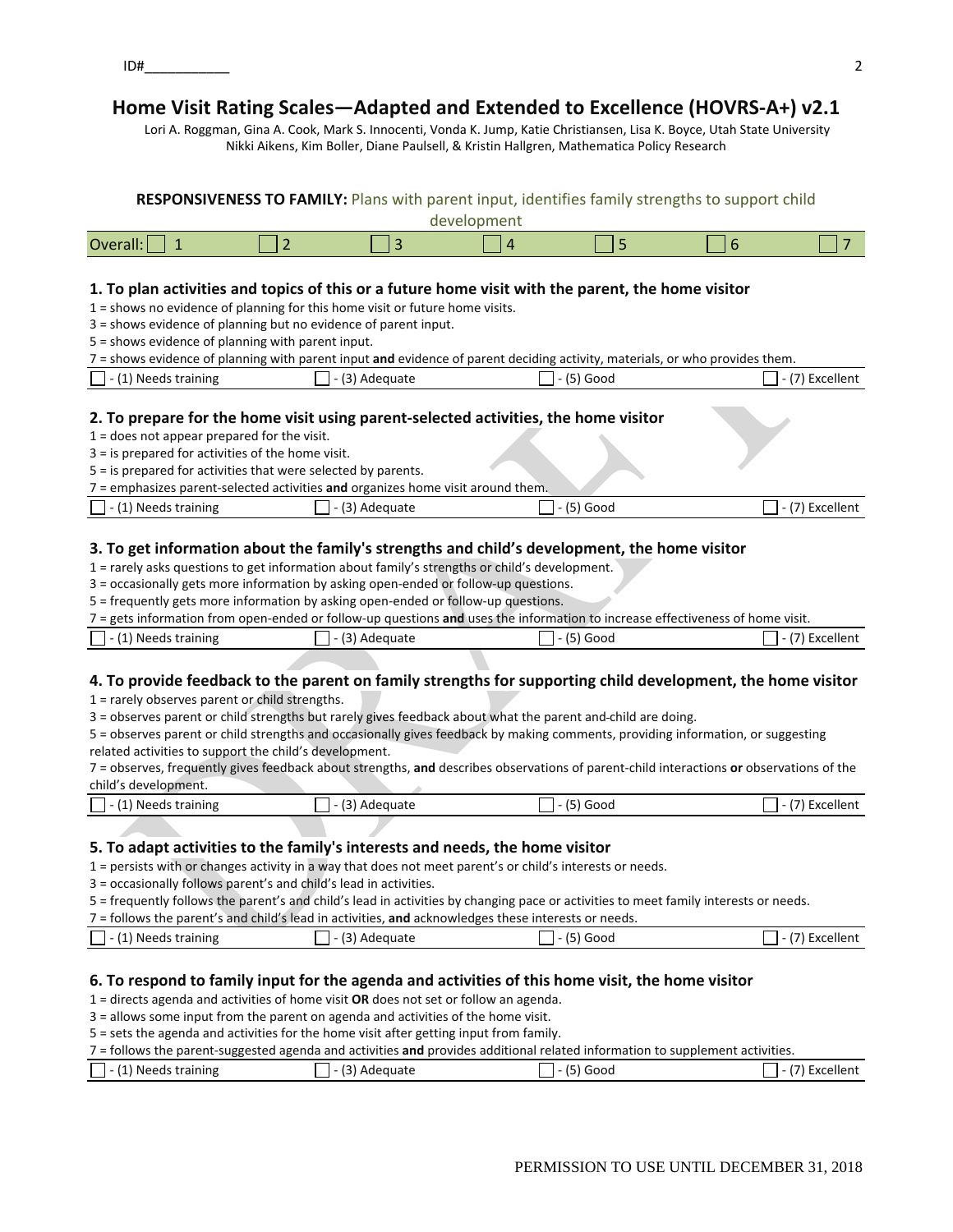### **RELATIONSHIP WITH FAMILY:** Interacts with family members with warmth, positive emotions, and respect

| Ove |  |  |  |
|-----|--|--|--|
|     |  |  |  |

## **1. To interact sociably with parent(s), focusing on child development, the home visitor**

 $1 =$  appears uncomfortable interacting with parent(s).

- 3 = occasionally interacts sociably with parent(s)
- 5 = seems relaxed and obviously enjoying interacting with parent(s).
- 7 = appears at ease, enjoys interacting, **and** readily engages parents in discussions of child development and parenting.

| - (1) Needs training                                                                 | - (3) Adequate                                                                                         | - (5) Good                                                                                                       | - (7) Excellent |  |  |  |  |
|--------------------------------------------------------------------------------------|--------------------------------------------------------------------------------------------------------|------------------------------------------------------------------------------------------------------------------|-----------------|--|--|--|--|
|                                                                                      | 2. To set the tone for positive interactions, the home visitor                                         |                                                                                                                  |                 |  |  |  |  |
| $1 =$ seems tense, critical, or detached with parent(s).                             |                                                                                                        |                                                                                                                  |                 |  |  |  |  |
|                                                                                      | $3$ = interacts with little to no tension but is not overly warm with parent(s).                       |                                                                                                                  |                 |  |  |  |  |
| $5 =$ is warm and respectful of the parent(s).                                       |                                                                                                        |                                                                                                                  |                 |  |  |  |  |
| $7 =$ shows warmth, respect, and appreciation to parent(s).                          |                                                                                                        |                                                                                                                  |                 |  |  |  |  |
| $\vert$ - (1) Needs training                                                         | - (3) Adequate                                                                                         | - (5) Good                                                                                                       | - (7) Excellent |  |  |  |  |
|                                                                                      |                                                                                                        |                                                                                                                  |                 |  |  |  |  |
|                                                                                      | 3. To express positive emotions about the home visit, the home visitor                                 |                                                                                                                  |                 |  |  |  |  |
| $1 =$ does not appear to enjoy the home visit.                                       |                                                                                                        |                                                                                                                  |                 |  |  |  |  |
| 3 = occasionally appears to enjoy the home visit (positive emotions & statements).   |                                                                                                        |                                                                                                                  |                 |  |  |  |  |
| 5 = frequently appears to enjoy the home visit (positive emotions & statements).     |                                                                                                        |                                                                                                                  |                 |  |  |  |  |
|                                                                                      |                                                                                                        | 7 = consistently appears to enjoy the home visit and shows understanding, humor, or familiarity with the family. |                 |  |  |  |  |
| $\vert$ - (1) Needs training                                                         | - (3) Adequate                                                                                         | - (5) Good                                                                                                       | - (7) Excellent |  |  |  |  |
| 4. There is no item 4 on this scale, proceed to item 5                               |                                                                                                        |                                                                                                                  |                 |  |  |  |  |
| 5. To engage other family members if present during the home visit, the home visitor |                                                                                                        |                                                                                                                  |                 |  |  |  |  |
| $\Box$ NA = no other family members present.                                         |                                                                                                        |                                                                                                                  |                 |  |  |  |  |
|                                                                                      | 1 = does not engage family members other than parent and child.                                        |                                                                                                                  |                 |  |  |  |  |
|                                                                                      | 3 = interacts with family members other than parent and child but does not involve them in activities. |                                                                                                                  |                 |  |  |  |  |
| 5 = attempts to involve everyone in the room in activities.                          |                                                                                                        |                                                                                                                  |                 |  |  |  |  |
|                                                                                      | 7 = involves everyone in the room in activities and with each other.                                   |                                                                                                                  |                 |  |  |  |  |
|                                                                                      |                                                                                                        |                                                                                                                  |                 |  |  |  |  |

 $\Box$  - (1) Needs training  $\Box$  - (3) Adequate  $\Box$  - (5) Good  $\Box$  - (7) Excellent

**6. There is no item 6 on this scale, proceed to item 7**

### 7. To reflect with family about their life and activities in relation to child's development, the home visitor

1 = shows little to no familiarity with what is happening with family beyond this visit.

3 = shows some familiarity with what is happening with family but does not ask questions beyond those dictated by home visit.

5 = shows familiarity and interest in what is happening with the family by asking relevant questions.

7 = asks relevant questions **and** asks how family situations affect child.

| - (1) Needs training | Adequate<br>$-$ | 15) Goou | Excellent<br>. . |
|----------------------|-----------------|----------|------------------|
|                      |                 |          |                  |

### **8. To show respect and acceptance of the family, home, culture, and lifestyle, the home visitor**

1 = does not show respect or acceptance of the family system.

3 = appears to be accepting of the family system.

5 = shows clear respect and acceptance of the family system.

7 = shows respect, acceptance, **and** talks about these characteristics as family strengths.

|  | (4)<br>Needs training<br>$-1$<br>. | $\sim$<br>Adequate | 7 ⊏<br>Good<br>، ت | $\mathbf{u}$<br>Excellent |
|--|------------------------------------|--------------------|--------------------|---------------------------|
|--|------------------------------------|--------------------|--------------------|---------------------------|

#### **9. To discuss potentially sensitive issues respectfully and reflectively, the home visitor**

1 = brings up issues in an insensitive or disrespectful manner **or** avoids sensitive issues.

3 = tries to bring up issues in a sensitive or respectful manner but not always effectively.

5 = home visitor brings up issues in a sensitive or respectful manner.

|--|

| 11'<br>Needs training<br>. . | $\sim$<br>`dequate<br>Aut<br>$\overline{\phantom{a}}$ | GOOQ<br>ັ | Excellent |
|------------------------------|-------------------------------------------------------|-----------|-----------|
|                              |                                                       |           |           |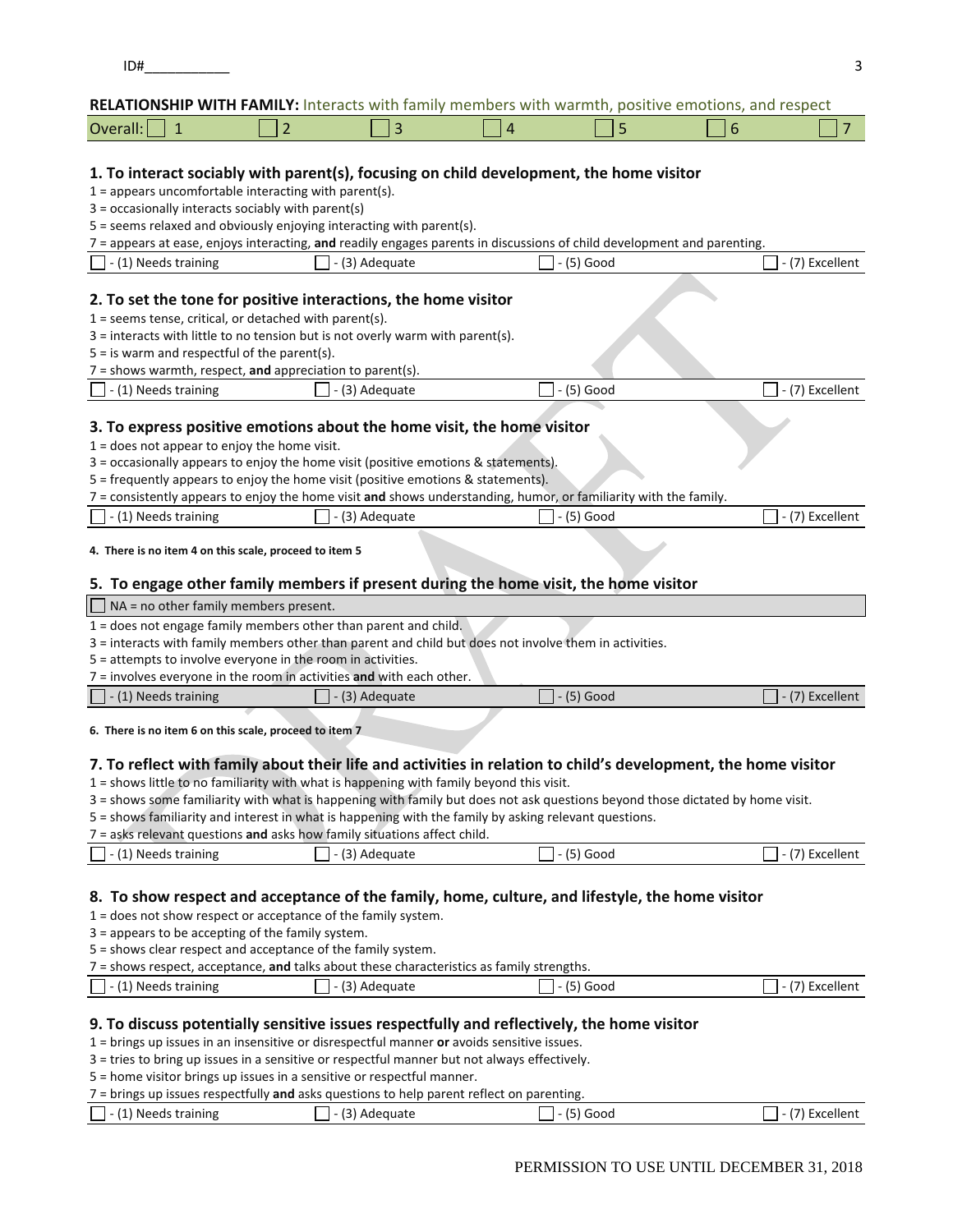## **FACILITATION OF PARENT‐CHILD INTERACTION:** Elicits positive developmentally supportive parent‐child

|  | interactions |  |
|--|--------------|--|
|  |              |  |

|  | Over<br>'Udil. |  |  |  |  |  |  |
|--|----------------|--|--|--|--|--|--|
|--|----------------|--|--|--|--|--|--|

### **1. To elicit ongoing parent‐child interactions during this home visit, the home visitor**

1 = rarely tries to facilitate parent‐child interactions.

3 = tries to facilitate interactions, even if not always effectively.

5 = frequently facilitates parent‐child interactions.

7 = frequently facilitates parent‐child interaction **and** supports ongoing interaction as needed without interrupting.

| $\sqrt{4}$<br>Needs training<br>L. | כי<br>Adequate<br>ັ | Good | Excellent |
|------------------------------------|---------------------|------|-----------|
|                                    |                     |      |           |

## **2. To promote developmentally supportive interactions during this home visit, the home visitor**

1 = rarely encourages developmentally supportive parent‐child interactions.

3 = occasionally encourages parent's developmentally supportive interactions with the child, by commenting on observed parent‐child interactions.

5 = frequently encourages parent's developmentally supportive interactions with child by describing how observed interactions support child's development.

|                             | 7 = frequently encourages developmentally supportive interactions and expands to other ways and places to do something similar. |                   |                        |
|-----------------------------|---------------------------------------------------------------------------------------------------------------------------------|-------------------|------------------------|
| $\Box$ - (1) Needs training | $\Box$ - (3) Adequate                                                                                                           | $\Box$ - (5) Good | $\Box$ - (7) Excellent |

## 3. **To engage parent and child together, the home visitor**

1 = interacts with either the parent or the child but not both.

3 = interacts with both parent & child but occasionally directs attention to only parent or child when there are opportunities to interact with both.

5 = frequently interacts with both parent & child, excluding neither.

| $7$ = frequently interacts with both parent & child and helps sustain engagement of child with parent. |                       |                   |                                 |  |
|--------------------------------------------------------------------------------------------------------|-----------------------|-------------------|---------------------------------|--|
| $\Box$ - (1) Needs training                                                                            | $\Box$ - (3) Adequate | $\Box$ - (5) Good | $\vert$ $\vert$ - (7) Excellent |  |

## **4. To support parent responsiveness to child cues, the home visitor**

1 = rarely comments on child cues or on parent responsiveness.

3 = observes and occasionally comments on child's cues or gives feedback about responsiveness.

5 = observes and comments on child's cues and makes suggestions, offers feedback, or asks questions to promote responsive interactions.

7 = uses comments, suggestions, feedback, or questions to promote responsive interactions **and** describes child's response to parent (e.g. "speaking for the child") OR links responsiveness to child's development.

| $\sqrt{4}$<br>Needs training | $\sim$<br>Adequate<br>- - | Goog | Excellent |
|------------------------------|---------------------------|------|-----------|
|                              |                           |      |           |

## 5. To directly encourage generally positive parent-child interactions during this home visit, the home visitor

1 = rarely provides encouragement or reinforcement for positive parent‐child interactions.

3 = occasionally provides encouragement or reinforcement for positive parent‐child interactions.

5 = frequently provides encouragement or reinforcement for positive parent‐child interactions.

7 = frequently encourages or reinforces **and** prompts similar positive parent‐child interactions for this or other contexts.

| (1)                      | ו כי     | /٣     | <b>Excellent</b> |
|--------------------------|----------|--------|------------------|
| 1) Needs training        | Adequate | ' Good |                  |
| $\overline{\phantom{a}}$ | - 1      | (כ     |                  |
| ι⊥                       | ادا      | .      |                  |
|                          |          |        |                  |

## **6. To help parents use available resources to support child development during this home visit, the home visitor**

1 = brings expensive or hard‐to‐find materials to the home for home visit activities OR does not use routines/activities/materials in the home to support child development.

3 = brings common inexpensive materials or activities to the home to promote parent‐child interactions OR only occasionally uses routines/activities/materials in the home to support child development.

5 = uses materials already in the home and/or family routines to promote parent‐child interactions that support child development.

7 = uses home's materials and routines **and** guides parents to identify new ways to use what the family already has or does to support the child's development.

| $\sqrt{4}$<br>Adequate<br>Needs<br>training | . .<br>Good<br>. | Excellent |
|---------------------------------------------|------------------|-----------|
|---------------------------------------------|------------------|-----------|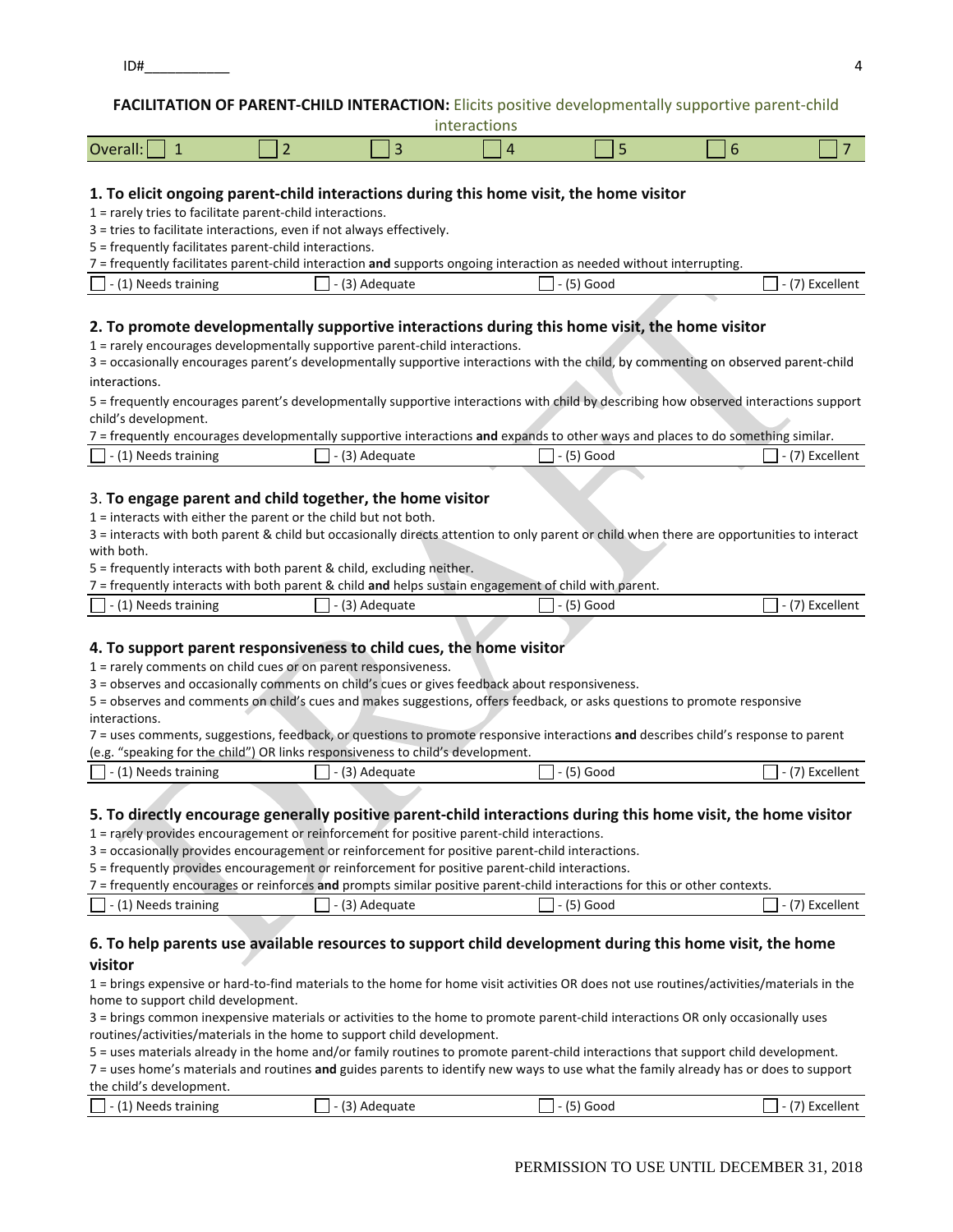| NON-INTRUSIVENESS/COLLABORATION: Fully supports parent(s) in primary teaching role without interrupting |  |  |  |
|---------------------------------------------------------------------------------------------------------|--|--|--|
|---------------------------------------------------------------------------------------------------------|--|--|--|

|--|

## 1. To encourage the parent's ideas and interests for interactions with child during this home visit, the home **visitor**

1 = often tells parent what to do.

3 = occasionally makes suggestions for what parent could do, but not excessively.

5 = asks about and responds to parent ideas & interests for interactions.

| 7 = asks about and responds to parent interests for interactions and encourages those interactions during home visit. |  |
|-----------------------------------------------------------------------------------------------------------------------|--|
|-----------------------------------------------------------------------------------------------------------------------|--|

 $\Box$  - (1) Needs training  $\Box$  - (3) Adequate  $\Box$  - (5) Good  $\Box$  - (7) Excellent

## 2. To avoid intruding on or ignoring parent-child interactions during this home visit, the home visitor

- 1 = leads the activities, interacting mostly with the child
- 3 = occasionally guides aspects of parent‐child interaction (e.g., provides reinforcement to child).
- 5 = sits back and actively observes when parent‐child interaction is ongoing.

|                             |                       | 7 = actively observes when parent-child interaction is ongoing and makes reflective comments afterwards. |                        |
|-----------------------------|-----------------------|----------------------------------------------------------------------------------------------------------|------------------------|
| $\Box$ - (1) Needs training | $\Box$ - (3) Adequate | $\Box$ - (5) Good                                                                                        | $\Box$ - (7) Excellent |

## **3. To keep parent in the "teacher" role, the home visitor**

- 1 = plays with or teaches the child directly.
- 3 = occasionally gives toys/materials or suggestions to the parent for an activity with child.
- 5 = frequently gives toys/materials or suggestions to the parent.

7 = consistently gives toys/materials or suggestions to the parent **and** asks how the parent wants to use to support the child's

### development.

| 1 - (1) Needs training | $\sim$<br>Adequate | GOOL |  |
|------------------------|--------------------|------|--|
|                        |                    |      |  |

## **4. To follow the lead of parent and child in pace and activities, the home visitor**

1 = persists with activity that are too hard or not interesting to the parent or child

3 = occasionally responds to the parent's or child's cues (e.g., lack of interest, difficulty with task) by changing pace or activities.

5 = frequently responds to the parent's or child's cues (e.g., lack of interest, difficulty with task) by changing pace or activities when needed.

7 = adapts pace or activities to the parent's or child's cues **and** asks questions to help the parent adapt or enrich interactions or activities with child.

| activities with crimal                      |                                             |      |          |
|---------------------------------------------|---------------------------------------------|------|----------|
| 1 А<br><b>Needs</b><br>, training<br>$\sim$ | $\overline{\phantom{a}}$<br>`dequate<br>AUt | GOOC | Excellem |

## **5. To allow parent‐child interactions to continue uninterrupted, the home visitor**

1 = frequently intrudes on parent‐child interactions **OR** interrupts their interactions.

3 = occasionally intrudes on or interrupts parent‐child interactions.

5 = rarely intrudes on or interrupts parent‐child interactions.

7 = never intrudes on or interrupts parent‐child interactions.

| (1) Needs training | $\sim$<br>Adequate<br>1 J I | $\epsilon$<br>`Good<br>-<br>$-1$<br><b>UJI</b> | Excellent<br>(7) |
|--------------------|-----------------------------|------------------------------------------------|------------------|
|                    |                             |                                                |                  |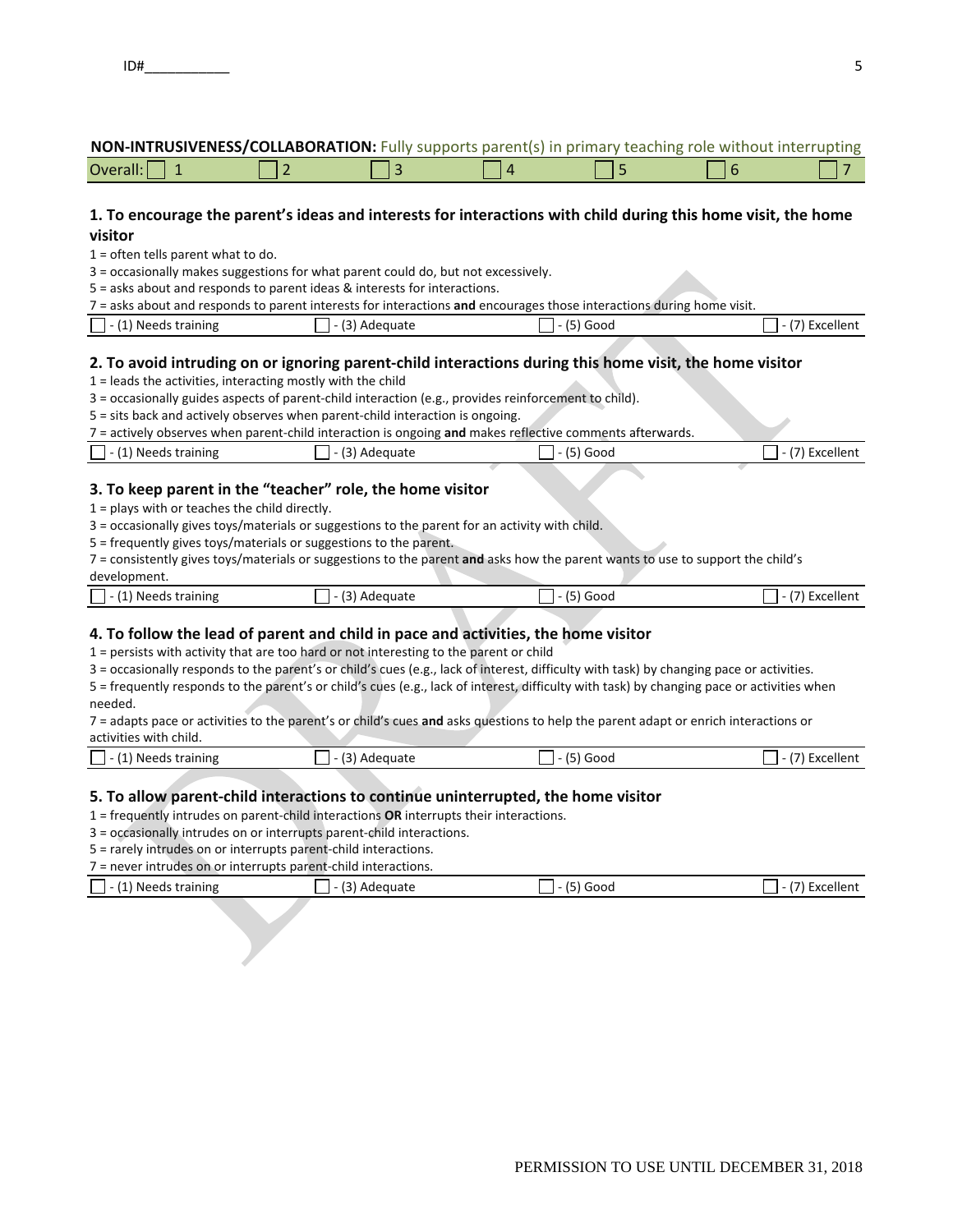|                                                                                                                                            |                                                                 |                |   |              | CHON. I archit and child interact in positive acvelopmentally supportive ways |                 |  |  |  |
|--------------------------------------------------------------------------------------------------------------------------------------------|-----------------------------------------------------------------|----------------|---|--------------|-------------------------------------------------------------------------------|-----------------|--|--|--|
| Overall:<br>$\mathbf{1}$                                                                                                                   | 2                                                               | 3              | 4 | 5            | 6                                                                             | 7               |  |  |  |
|                                                                                                                                            |                                                                 |                |   |              |                                                                               |                 |  |  |  |
| 1. To engage in interactions, parent and child                                                                                             |                                                                 |                |   |              |                                                                               |                 |  |  |  |
| 1 = interact minimally, negatively, or nonresponsively.                                                                                    |                                                                 |                |   |              |                                                                               |                 |  |  |  |
|                                                                                                                                            |                                                                 |                |   |              |                                                                               |                 |  |  |  |
| 3 = interact with some warmth (e.g., positive expressions or tone, smiling).                                                               |                                                                 |                |   |              |                                                                               |                 |  |  |  |
| 5 = interact with a great deal of warmth (e.g., positive expressions or tone, smiling).                                                    |                                                                 |                |   |              |                                                                               |                 |  |  |  |
|                                                                                                                                            | $7$ = interact with warmth and show appreciation to each other. |                |   |              |                                                                               |                 |  |  |  |
| (1) Needs support                                                                                                                          |                                                                 | (3) Adequate   |   | - (5) Good   |                                                                               | - (7) Excellent |  |  |  |
|                                                                                                                                            |                                                                 |                |   |              |                                                                               |                 |  |  |  |
| 2. To make contact with each other, the parent and child                                                                                   |                                                                 |                |   |              |                                                                               |                 |  |  |  |
| 1 = have little to no positive physical contact.                                                                                           |                                                                 |                |   |              |                                                                               |                 |  |  |  |
| 3 = occasionally make positive physical contact, but touch is often instrumental (i.e., moving child or wiping child's nose).              |                                                                 |                |   |              |                                                                               |                 |  |  |  |
| 5 = frequently make positive physical contact.                                                                                             |                                                                 |                |   |              |                                                                               |                 |  |  |  |
| 7 = make positive physical contact during home visit activities and contact is helpful or affectionate without being intrusive.            |                                                                 |                |   |              |                                                                               |                 |  |  |  |
| (1) Needs support                                                                                                                          |                                                                 | (3) Adequate   |   | $-$ (5) Good |                                                                               | - (7) Excellent |  |  |  |
|                                                                                                                                            |                                                                 |                |   |              |                                                                               |                 |  |  |  |
|                                                                                                                                            |                                                                 |                |   |              |                                                                               |                 |  |  |  |
| 3. To be available to engage in interactions, the parent and child                                                                         |                                                                 |                |   |              |                                                                               |                 |  |  |  |
| 1 = are positioned out of reach of each other during activities and rarely in close proximity.                                             |                                                                 |                |   |              |                                                                               |                 |  |  |  |
| 3 = are occasionally in close physical proximity during activities.                                                                        |                                                                 |                |   |              |                                                                               |                 |  |  |  |
| 5 = frequently remain in close physical proximity during activities.                                                                       |                                                                 |                |   |              |                                                                               |                 |  |  |  |
| 7 = remain in close physical proximity during activities and readily engage in positive interactions during activities.                    |                                                                 |                |   |              |                                                                               |                 |  |  |  |
| - (1) Needs support                                                                                                                        |                                                                 | - (3) Adequate |   | - (5) Good   |                                                                               | - (7) Excellent |  |  |  |
|                                                                                                                                            |                                                                 |                |   |              |                                                                               |                 |  |  |  |
| 4. To observe and be ready to respond to the child's behavior, the parent                                                                  |                                                                 |                |   |              |                                                                               |                 |  |  |  |
| $1 =$ is rarely attentive to what child is doing.                                                                                          |                                                                 |                |   |              |                                                                               |                 |  |  |  |
| 3 = occasionally attends to what child is doing.                                                                                           |                                                                 |                |   |              |                                                                               |                 |  |  |  |
| 5 = frequently attends to what child is doing.                                                                                             |                                                                 |                |   |              |                                                                               |                 |  |  |  |
| 7 = consistently attends to what child is doing and occasionally describes child's behavior.                                               |                                                                 |                |   |              |                                                                               |                 |  |  |  |
| (1) Needs support                                                                                                                          |                                                                 | (3) Adequate   |   | $(5)$ Good   |                                                                               | - (7) Excellent |  |  |  |
|                                                                                                                                            |                                                                 |                |   |              |                                                                               |                 |  |  |  |
|                                                                                                                                            |                                                                 |                |   |              |                                                                               |                 |  |  |  |
| 5. To respond to child and support child development, the parent                                                                           |                                                                 |                |   |              |                                                                               |                 |  |  |  |
| 1 = is not responsive or responds negatively to child's behavior, vocalizations, or emotional expressions.                                 |                                                                 |                |   |              |                                                                               |                 |  |  |  |
| 3 = occasionally responds positively to child's behavior, vocalizations, or emotional expressions                                          |                                                                 |                |   |              |                                                                               |                 |  |  |  |
| 5 = frequently responds positively to child's behavior, vocalizations, or emotional expressions.                                           |                                                                 |                |   |              |                                                                               |                 |  |  |  |
| 7 = typically responds positively to child's behavior, vocalizations, or expressions and encourages or supports child's learning and       |                                                                 |                |   |              |                                                                               |                 |  |  |  |
| development.                                                                                                                               |                                                                 |                |   |              |                                                                               |                 |  |  |  |
| - (1) Needs support                                                                                                                        |                                                                 | - (3) Adequate |   | - (5) Good   |                                                                               | - (7) Excellent |  |  |  |
|                                                                                                                                            |                                                                 |                |   |              |                                                                               |                 |  |  |  |
| 6. To adapt activities to child's interests and needs and encourage child engagement, the parent                                           |                                                                 |                |   |              |                                                                               |                 |  |  |  |
| 1 = persists in activities in which child is not interested, changes activity in which child is interested and engaged, or does not engage |                                                                 |                |   |              |                                                                               |                 |  |  |  |
| child.                                                                                                                                     |                                                                 |                |   |              |                                                                               |                 |  |  |  |
| 3 = occasionally changes pace or activity to meet child's interest or needs based on where child looks, what child reaches for, emotions   |                                                                 |                |   |              |                                                                               |                 |  |  |  |
| child expresses.                                                                                                                           |                                                                 |                |   |              |                                                                               |                 |  |  |  |
| 5 = frequently changes pace or activity to meet child's interest or need based on where child looks, what child reaches for, emotions      |                                                                 |                |   |              |                                                                               |                 |  |  |  |
| child expresses.                                                                                                                           |                                                                 |                |   |              |                                                                               |                 |  |  |  |
| 7 = adapts activities to child's interest or need and shows enthusiasm about what child is doing.                                          |                                                                 |                |   |              |                                                                               |                 |  |  |  |
| (1) Needs support                                                                                                                          |                                                                 |                |   |              |                                                                               | - (7) Excellent |  |  |  |
|                                                                                                                                            |                                                                 | - (3) Adequate |   | - (5) Good   |                                                                               |                 |  |  |  |
|                                                                                                                                            |                                                                 |                |   |              |                                                                               |                 |  |  |  |
| 7. To sustain positive interactions, the parent and child                                                                                  |                                                                 |                |   |              |                                                                               |                 |  |  |  |
| 1 = are rarely engaged in activities together during the home visit.                                                                       |                                                                 |                |   |              |                                                                               |                 |  |  |  |
| 3 = are engaged in activities together on and off during the home visit.                                                                   |                                                                 |                |   |              |                                                                               |                 |  |  |  |
| 5 = are frequently engaged in activities together during the home visit.                                                                   |                                                                 |                |   |              |                                                                               |                 |  |  |  |
| $7$ = are engaged together in all the parent-child home visit activities and consistently enjoy the interactions                           |                                                                 |                |   |              |                                                                               |                 |  |  |  |

- are engaged together in all the parent‐child home visit activities **and** consistently enjoy the interactions.

| $\vert$ - (1) Needs support | (3) Adequate | (1)<br>Good<br>$\overline{\phantom{a}}$<br>ັບ | Excellent |
|-----------------------------|--------------|-----------------------------------------------|-----------|
|                             |              |                                               |           |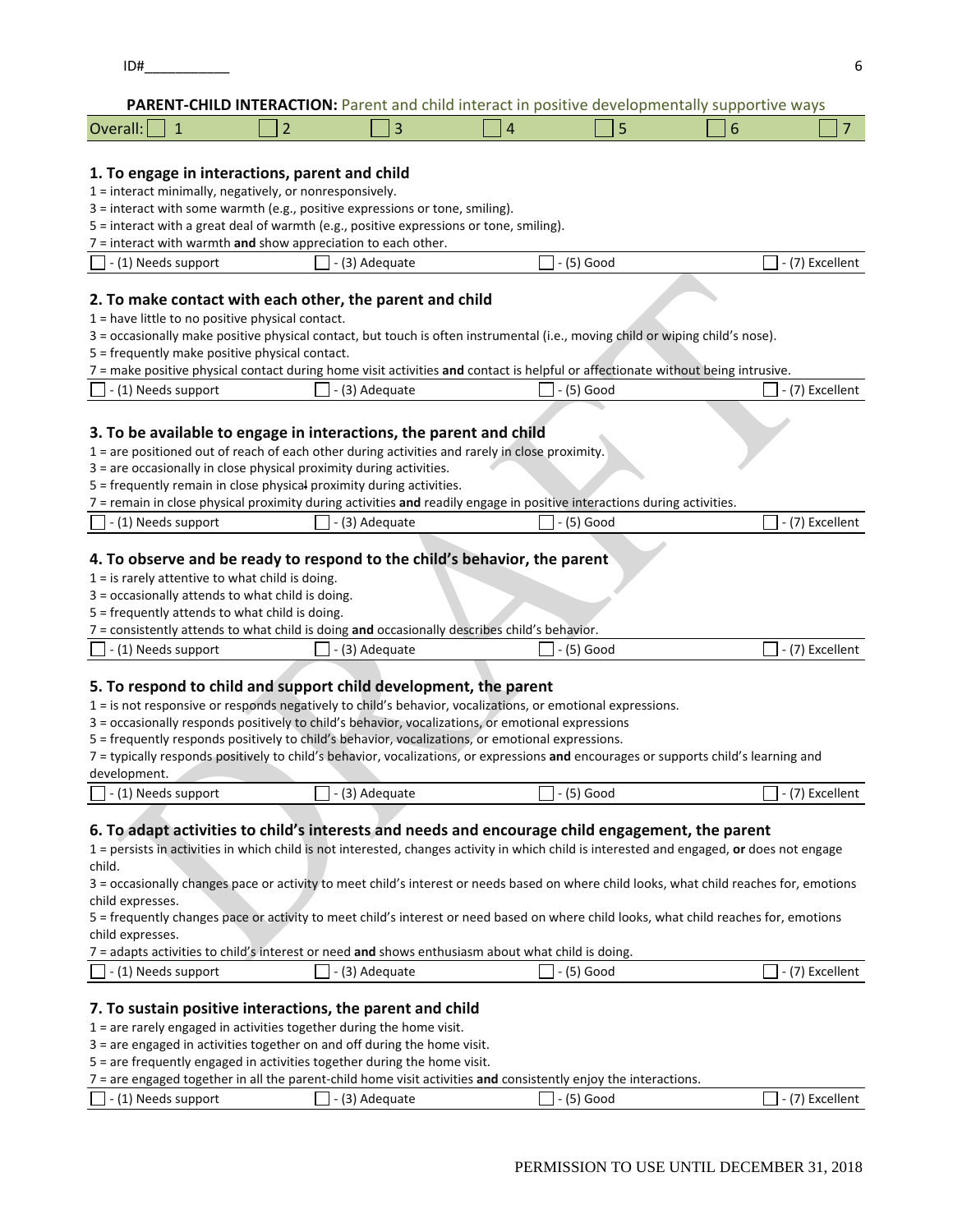### **PARENT ENGAGEMENT:** Parent is interested, participates, and initiates interactions, discussions, and activities

| $\cdots$<br>Overall:<br>-- |  |  |  |
|----------------------------|--|--|--|
|                            |  |  |  |

### **1. To show interest in materials and activities, the parent**

1 = does not indicate interest in material or activities.

3 = indicates occasional interest in home visit material or activities.

5 = frequently appears interested in home visit activities or materials.

7 = is consistently interested in visit activities and materials **and** identifies other relevant activities and materials to support child's

| development.                |                |          |                      |
|-----------------------------|----------------|----------|----------------------|
| $\vert$ - (1) Needs support | - (3) Adequate | ،5) Good | (7) Excellent<br>. . |

#### **2. To participate and focus on home visit topics and activities, the parent**

1 = does not participate in home visit activities or topic discussions; is distracted or involved in another activity.

- 3 = occasionally participates in activities or topic discussions.
- 5 = is an active participant in activities or topic discussions.

|                            | $7 =$ is an active participant and maintains focus on home visit topics OR activities. |                   |                        |
|----------------------------|----------------------------------------------------------------------------------------|-------------------|------------------------|
| $\Box$ - (1) Needs support | $\Box$ - (3) Adequate                                                                  | $\Box$ - (5) Good | $\Box$ - (7) Excellent |

### **3. To engage in play and activities with child, the parent**

## **Note: Omit reference to child if child is not present**

- 1 = leaves the room.
- 3 = is more passive than active when participating in activities.

5 = engages in play and learning activities with child and/or home visitor whenever opportunity is available.

7 = actively engages in play and activities **and** shows enthusiasm about doing activities.

| $\Box$ - (1) Needs support | - (3) Adequate | · (5) Good | (7) Excellent |
|----------------------------|----------------|------------|---------------|
|                            |                |            |               |

#### **4. To initiate activities and conversations, the parent**

1 = rarely initiates activities or conversations with child or home visitor; home visitor must prompt parent to engage in activities or interactions.

3 = occasionally initiates activities or conversations.

5 = frequently initiates activities or conversations.

| $\vert$ - (1) Needs support | . - (3) Adequate | $-$ (5) Good | l - (7) Excellent |
|-----------------------------|------------------|--------------|-------------------|
|                             |                  |              |                   |

### **5. To discuss questions and topics relevant to child and family, the parent**

1 = rarely asks or answers questions.

### 3 = occasionally asks or answers questions but does not elaborate.

5 = frequently asks questions, initiates discussions, or provides information related to topic of discussion.

|                            |                       | 7 = initiates conversations and offers information and the topics are related to child's development or family well-being. |                        |
|----------------------------|-----------------------|----------------------------------------------------------------------------------------------------------------------------|------------------------|
| $\Box$ - (1) Needs support | $\Box$ - (3) Adequate | $\Box$ - (5) Good                                                                                                          | $\Box$ - (7) Excellent |

### **6. To be ready to interact with both child and home visitor, the parent**

#### **Note: Omit reference to child if child is not present**

1 = positions self away from home visitor and child.

3 = is in proximity to home visitor and child during most of the home visit.

5 = remains in close proximity to child and home visitor throughout the home visit.

7 = is in close proximity to child and home visitor throughout visit **and** readily interacts with home visitor and child.

| $\Box$ - (1) Needs support | $\mathcal{L}$<br>(3) Adequate | Good<br>IJ) | Excellent |
|----------------------------|-------------------------------|-------------|-----------|
|                            |                               |             |           |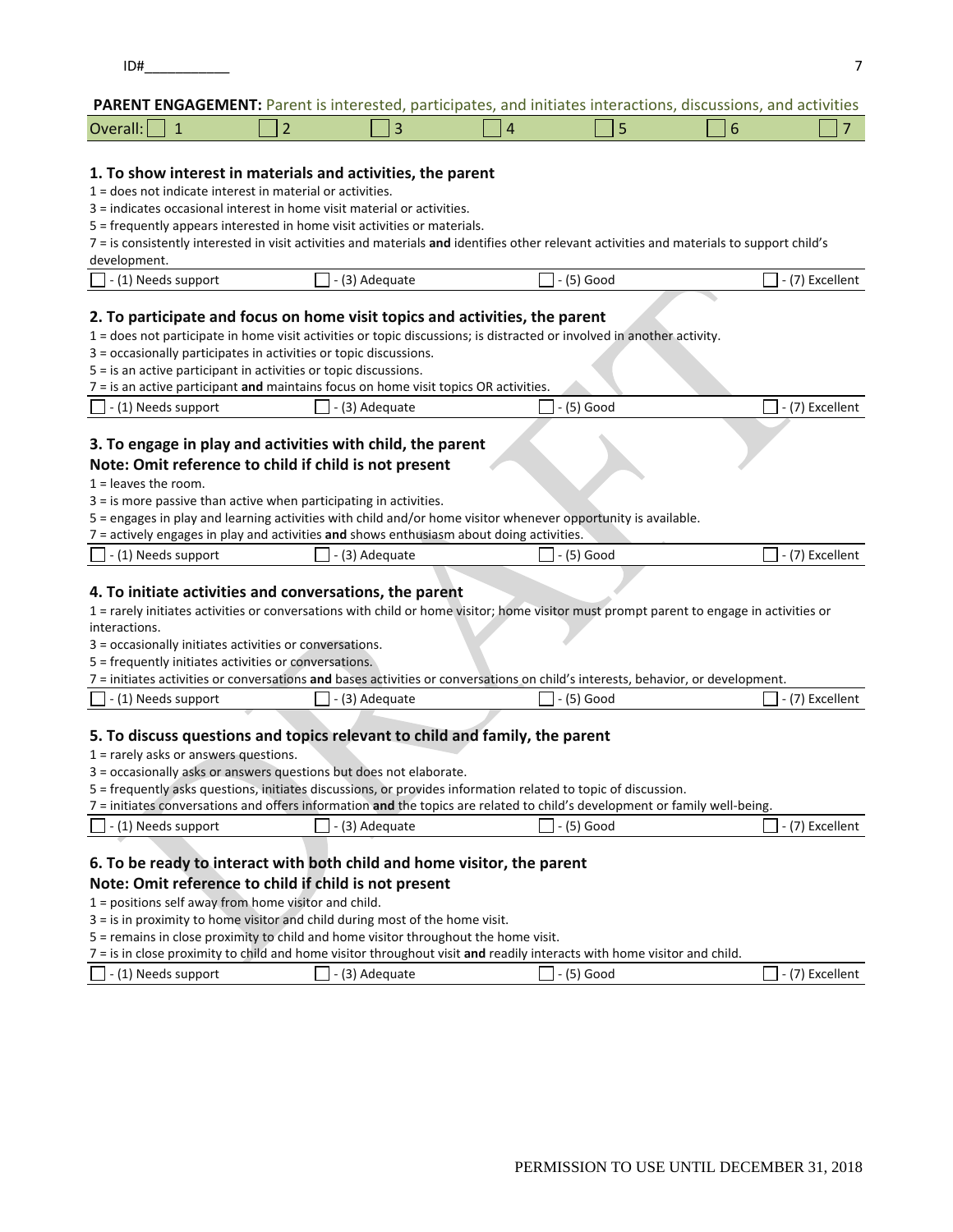**CHILD ENGAGEMENT:** Child is interested, participates, and initiates interactions

| Overa<br>$\Box$ dil $\Box$ |  |  |  |
|----------------------------|--|--|--|
|                            |  |  |  |

### **1. To participate in home visit activities, the child**

1 = rarely participates in home visit activities.

3 = occasionally participates in home visit activities.

5 = frequently participates in home visit activities.

7 = participates in all the child/parent‐child home visit activities **and** actively engages with both materials and parent.

| $\overline{11}$<br>) Needs support<br>. . | 12.<br>Adequate<br>$\overline{\phantom{a}}$ | ∽<br>` Goog<br>. | Excellent |
|-------------------------------------------|---------------------------------------------|------------------|-----------|
|                                           |                                             |                  |           |

### **2. To initiate successful activities or interactions, the child**

| 2. To initiate successful activities or interactions, the child                            |                        |                                     |                         |  |  |  |
|--------------------------------------------------------------------------------------------|------------------------|-------------------------------------|-------------------------|--|--|--|
| $NA = infant is under 12 months.$                                                          |                        |                                     |                         |  |  |  |
| $1 =$ cries when coaxed to participate in activities or interactions during home visit.    |                        |                                     |                         |  |  |  |
| 3 = requires coaxing to participate in activities or interactions during home visit.       |                        |                                     |                         |  |  |  |
| 5 = tries to initiate activities or interactions during home visit.                        |                        |                                     |                         |  |  |  |
| $7$ = initiates activities or interactions and initiations are successful and appropriate. |                        |                                     |                         |  |  |  |
| - (1) Needs support                                                                        | $\vert$ - (3) Adequate | $\overline{\phantom{a}}$ - (5) Good | $\vert$ - (7) Excellent |  |  |  |
|                                                                                            |                        |                                     |                         |  |  |  |
| 3. To sustain interactions with parent or home visitor, the child                          |                        |                                     |                         |  |  |  |
| $=$ does not interact with parent or home visitor                                          |                        |                                     |                         |  |  |  |

or nome visitor.

3 = occasionally interacts with the parent or home visitor, including through body language, gaze, gestures, or vocalizations.

5 = frequently interacts with the parent or home visitor, including through body language, gaze, gestures, or vocalizations.

7 = frequently interacts with parent or home visitor **and** sustains positive interactions.

| $\overline{14}$<br>) Needs support<br>$-1$<br>. | Adequate | Goog | Excellent |
|-------------------------------------------------|----------|------|-----------|
|                                                 |          |      |           |

## **4. To show interest and enthusiasm about home visit activities, the child**

1 = rarely shows interest in the home visit activities, such as through gaze or body language.

3 = occasionally shows interest in home visit activities, such as through gaze or body language.

5 = frequently shows interest in home visit activities, such as through gaze or body language.

7 = consistently shows interest in child/parent‐child home visit activities **and** shows enthusiasm when doing activities.

| $\Box$ - (1) Needs support | $\vert$ - (3) Adequate | $I - (5)$ Good | - (7) Excellent |
|----------------------------|------------------------|----------------|-----------------|
|                            |                        |                |                 |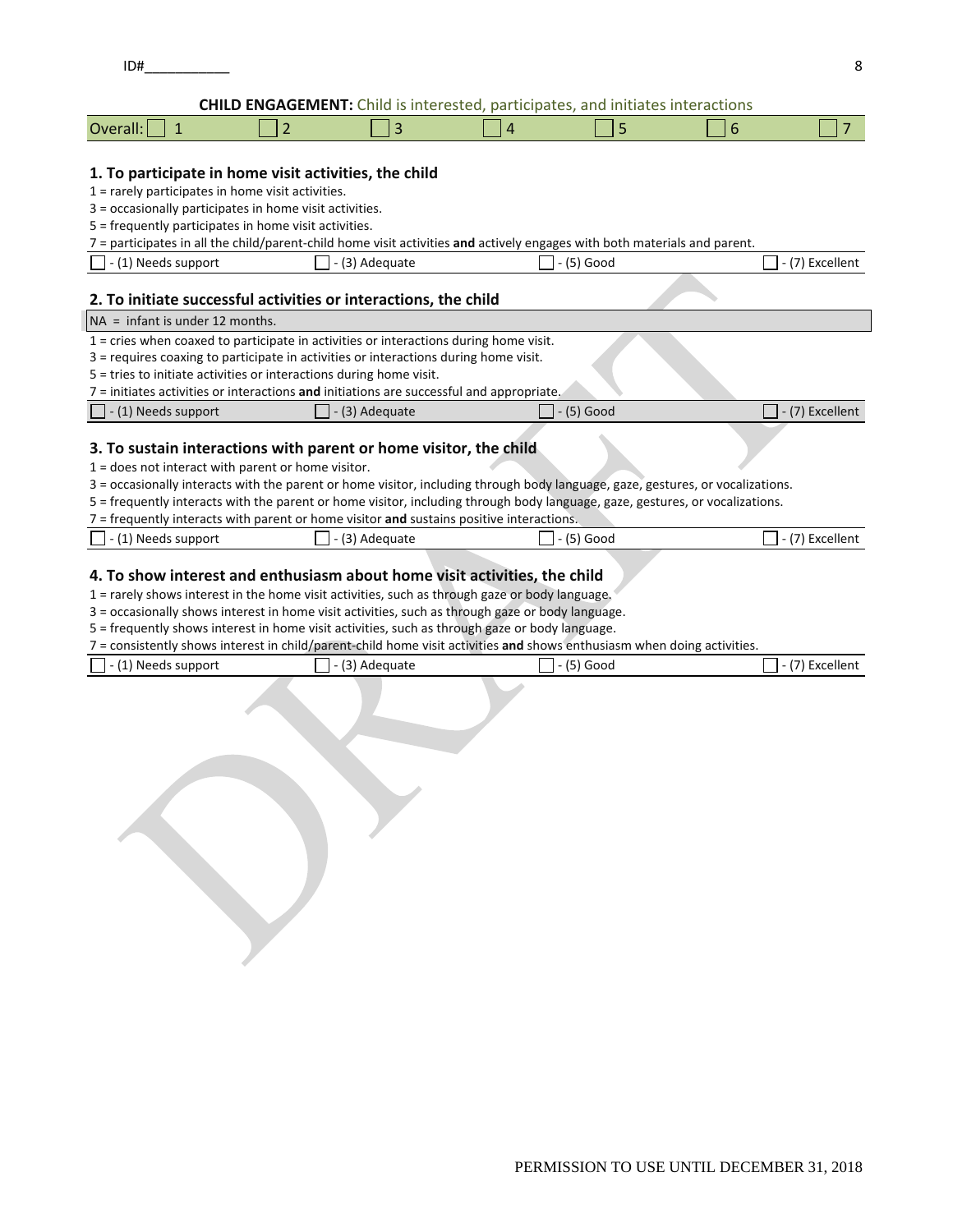### Additional Information

## **Home Visit Rating Scales—Adapted and Extended to Excellence (HOVRS‐A+) v2.1**

Lori A. Roggman, Gina A. Cook, Mark S. Innocenti, Vonda K. Jump, Katie Christiansen, & Lisa K. Boyce , Utah State University with Nikki Aikens, Kim Boller, Diane Paulsell, & Kristin Hallgren, Mathematica Policy Research

The *Home Visit Rating Scales‐Adapted & Extended* (HOVRS‐A+) measure is designed for practitioners and supervisors seeking *excellence* in home visiting in programs aiming to help parents support the early development of their infants and young children. As an extension of HOVRS‐A (Roggman, et al., 2010), which was an adaptation of the original HOVRS (Roggman et al., 2008), HOVRS-A+ v2.1 has the improved clarity of HOVRS‐A, the full range of rating scores of the original HOVRS, and revised formatting for easier use. The measure was developed with input from practitioners and supervisors in home visiting programs and rates aspects of home visiting quality supported by research on various home-visiting programs. HOVRS emphasizes a developmental parenting support approach that respects each family's strengths and culture. HOVRS can be used to provide feedback to practitioners and supervisors for program improvement. Psychometric data show good inter-rater reliability (agreement  $\geq$  .85), internal consistency (alpha  $\geq$  .70), and predictive validity (significant correlations with parenting and child development outcomes).

### **The Home Visit Rating Scales:**

## **SCALE 1–HOME VISITOR RESPONSIVENESS TO FAMILY**

This scale assesses the extent to which the home visitor is (1) prepared for the home visit, (2) attempts to get needed information from the parent, (3) observes and responds to the parent and child during the home visit, and (4) elicits input on the content and activities of the home visit from the parent. A high rating on this scale suggests that the home visitor is frequently engaging in responsive behaviors during the home visit.

### **SCALE 2–HOME VISITOR‐FAMILY RELATIONSHIP**

This scale examines the nature of the relationship between the home visitor and the family, as observed during the home visit. It focuses on (1) warmth shown by the home visitor (2) positive interactions of the home visitor with the child and other members of the family, and (3) the home visitor's respect and understanding of the family as a whole. A high rating on this scale suggests that the home visitor is engaging the family in warm, positive behaviors during the home visit.

## **SCALE 3–HOME VISITOR FACILITATION OF PARENT‐CHILD INTERACTION**

This scale assesses the effectiveness of the home visitor at facilitating and promoting positive parent‐child interactions during the home visit. It reflects how much the home visitor (1) encourages the parent's leadership when guiding parent‐child interactions, (2) involves and responds to both the parent and the child during interactions, and (3) uses materials available in the home for promoting parent‐child interactions. A high rating on this scale suggests that the home visitor is frequently engaging in facilitative behaviors during the home visit.

### **SCALE 4–HOME VISITOR NON‐INTRUSIVENESS/COLLABORATION WITH FAMILY**

This scale focuses on the lack of intrusiveness by the home visitor on parent behavior and parent‐child interactions during the visit. It assesses (1) home visitor control and (2) home visitor flexibility and responsiveness. A high rating on this scale suggests that the home visitor rarely engages in intrusive behaviors during the home visit and that he or she uses effective strategies to collaborate with the parent. A high rating on this scale means the home visitor is non‐intrusive in a manner that promotes collaboration with the parent as a partner in supporting the child's development.

## **SCALE 5–PARENT‐CHILD INTERACTION DURING HOME VISIT**

This scale examines the nature of the parent-child relationship, as observed during the home visit. It